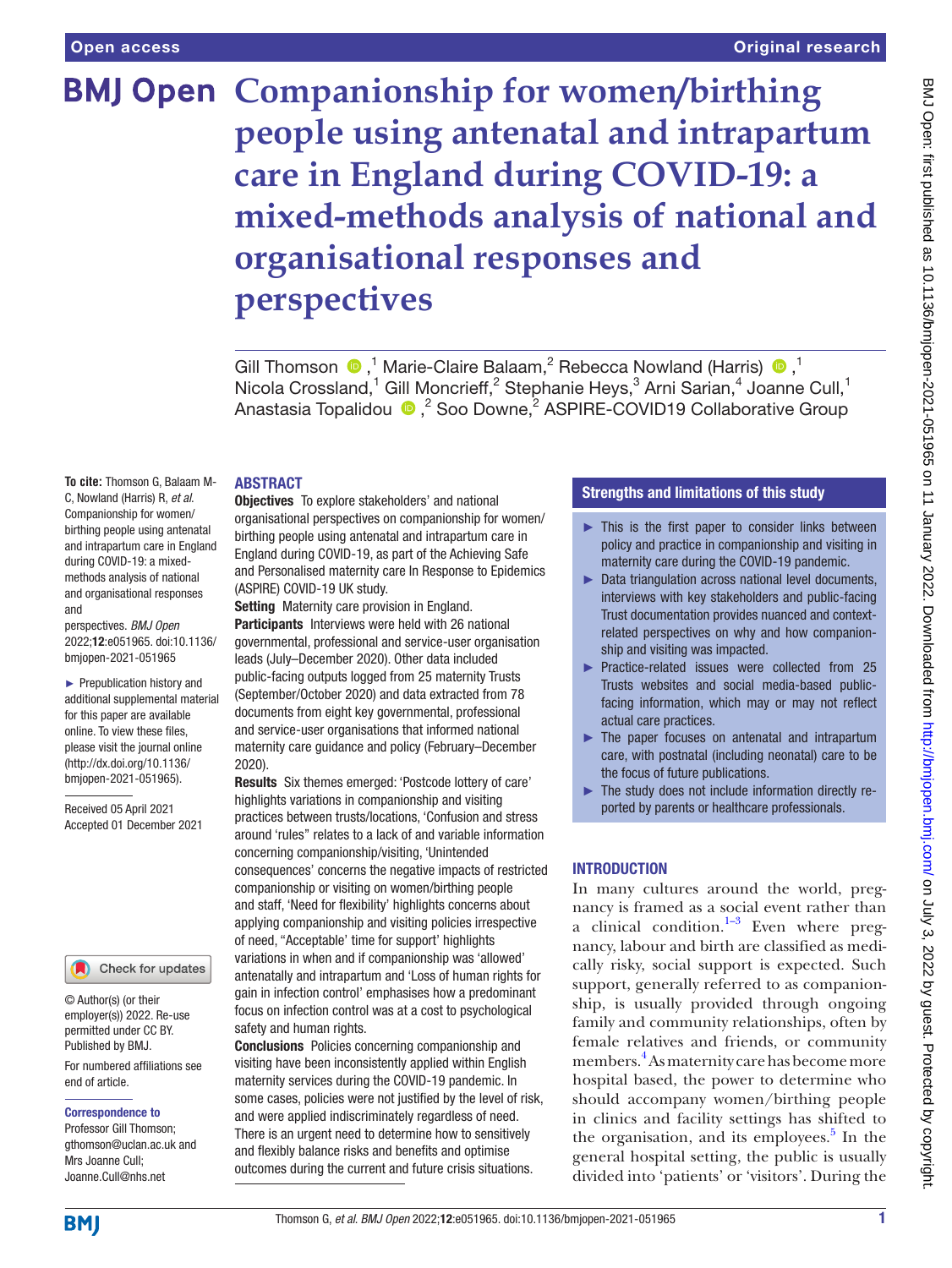early decades of mass hospitalisation for antenatal care and birth in the UK, accompaniment for pregnant, childbearing and postnatal women/birthing people was either disallowed, or conceptualised as 'visiting', and restricted to specific visiting hours. These limitations were justified on the grounds of infection control, overcrowding, privacy for others and defence from potential litigation, if the accompanying companions witness activities they perceive to be negligent or dangerous. $6-8$ 

Companionship in maternity care is an evidence-based practice with documented benefits in terms of care expe-riences and clinical outcomes<sup>[1](#page-11-0)</sup> and has been associated with four key attributes: informational support, advocacy, practical support and emotional support.<sup>[1](#page-11-0)</sup> Qualitative studies show that most women/birthing people value companionship, and global guidelines strongly emphasise the need to support and facilitate women's choice to be accompanied throughout the maternity journey.<sup>[9](#page-11-4)</sup> Though restrictions persist in some health economies around the world, companionship and visiting policies in maternity clinics and hospitals in the UK have become increasingly liberal over the last 40 years.

A survey published in 2013 found that over half of fathers/co-parents attended at least one antenatal check, and that 'almost all' were present for ultrasound screening in pregnancy, and for labour.<sup>10</sup> In 2019, 97% of women/birthing people in England said that their partner or someone else close to them was involved as much as they wanted them to be during labour and birth. $^{11}$  This is likely related to more inclusive policies as well as consumer demand.

The COVID-19 pandemic has brought the issue of both visitors and companions in health facilities worldwide into sharp focus.<sup>12</sup> In terms of maternity care, there have been anecdotal accounts of wide variations concerning if and whether women/birthing people have been permitted companionship or visitor rights at various points throughout the maternity episode, both between countries, and across different care providers within countries. Concerns about women/birthing people being alone for antenatal contacts, for ultrasound scans (especially when there is bad news), and during labour and birth have been widespread and global in media reports. $12-14$ 

To understand how companionship and visiting in maternity care during COVID-19 was operationalised organisationally in England during antenatal and intrapartum care, this paper presents an analysis of relevant national level policy and guidance documents, interviews with key stakeholders and a review of public facing information produced by 25 purposively selected maternity providers in England.

#### **METHODS**

This mixed-methods study is part of a larger mixedmethods, observational, multisite comparative research project—Achieving Safe and Personalised maternity care In Response to Epidemics (ASPIRE COVID-19 UK).

Data relating to companionship and visiting during the antenatal and intrapartum period in maternity care were extracted from national policy level documents and interviews with national stakeholders and mapped to analysis of public-facing communication channels from 25 Trusts (maternity care organisations). The Trusts were selected using maximum variation sampling, based on macrolevel factors impacting on health inequalities (area-level deprivation reported in the English Indices of Depriva- $\text{tion}^{15}$ ), meso-level considerations relating to the organisation (Care Quality Commission rating and maternal and neonatal mortality figures) and micro-level factors, including aspects such as parity and access to care identified within national documents.

#### Data collection

#### Documentary review

Guidelines, position papers and reports relating to maternity care were collected between February and December 2020 from key governmental, professional and serviceuser organisations. The organisations were identified as those who provide guidance, campaign and/or advocate for national practice and policy in relation to maternity care. These documents were sourced via organisationbased websites and from key stakeholders involved in the ASPIRE study. All documents that concerned maternity care provision were reviewed with any/all data in relation to companionship and visiting during antenatal and intrapartum care extracted and logged in Excel files.

## Trust-level public-facing communication about maternity service provision

Data related to companionship and visiting in pregnancy, labour and birth were extracted from Trust websites and Trust-related Twitter, Facebook, and Instagram feeds, between September and October 2020. We extracted information on the format of information presented, access to companionship or visiting antenatally (including ultrasound), and during labour and birth (including induction of labour). We also extracted information that discussed personalisation, organisational response to specific additional needs, Trust response to national guidance, rationale for decisions about companionship/ visiting rules and any additional information on companionship/visiting in the context of COVID-19.

#### Interviews

Purposive sampling was used to recruit individuals from relevant national governmental, professional and serviceuser organisation leads involved in maternity care. Key individuals were identified by project and advisory teams and via snowballing. All participants were approached by email and provided with an information sheet about the study. A consent form was either completed and returned via email, or the consent process was audio recorded at the start of the interview and stored separately from the interview recording. Semi-structured interviews were held July–December 2020 via videoconferencing (using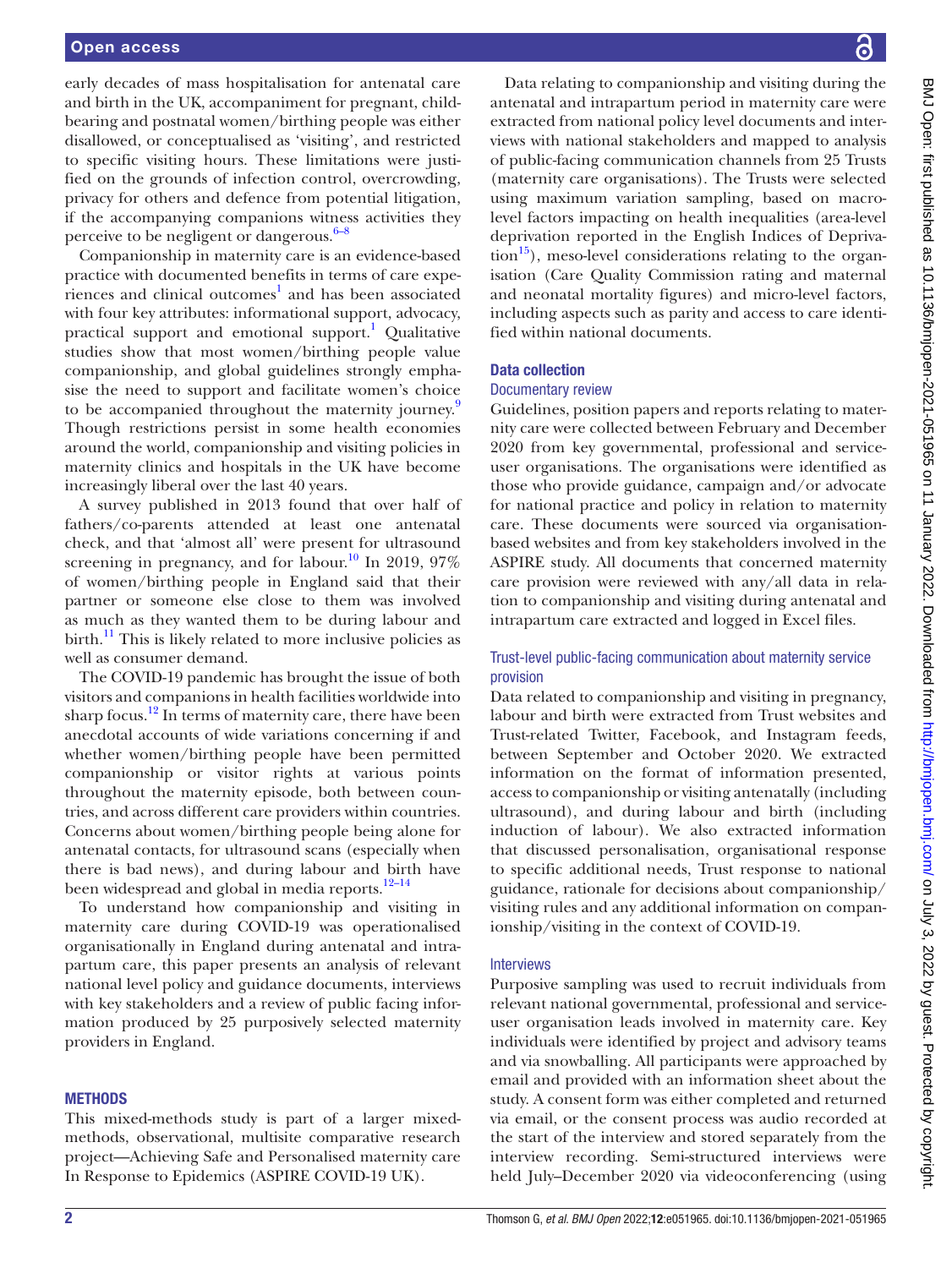Microsoft Teams). Interviews lasted between 45 min and 60min were audio recorded and transcribed in full. The interview schedule (see [online supplemental file 1\)](https://dx.doi.org/10.1136/bmjopen-2021-051965) explored stakeholders' perceptions and experiences of what, why and how changes in maternity care delivery had been made during the pandemic, how changes had been monitored and assessed, and their views on facilitators and barriers to those changes. A total of 50 individuals were approached to participate and interviews were held with 26 stakeholders. While some stakeholders did not respond to the request, others provided names of individuals who they considered would be more suitable. Recruitment was not based on saturation but rather was designed to ensure that we included representation from all key organisations and from individuals that were considered to offer important insights into maternity care delivery.

# Data analysis

All data analysis was undertaken by hand using Excel files. Data analysis for the different forms of data (interviews, documents and Trust-level data) was initially undertaken separately (by RN, M-CB and NC, respectively) before being combined into six key themes using a descriptive content analysis approach<sup>16</sup> led by GT. The stages of analysis were as follows:

- ► Trust-level data were mapped to different aspects of care (eg, appointments, ultrasound, induction and labour/birth) to identify any variations in maternity service companionship/visiting policies.
- ► All interview and documentary data that concerned companionship/visiting were extracted and then read on a line-by-line basis to inductively identify meaning units*—*'the constellation of words or statements that relate to the same central meaning<sup> $17$ </sup> (p 106). The meaning units were 'manifest' in terms of identifying the visible and salient components in the data.
- ► The meaning unit labels and associated data were then grouped and synthesised into themes. This process is referred to as 'abstraction' by emphasising descriptions at a 'higher logical level'<sup>17</sup> (p 106);
- ► In the final phase, the Trust-level data were integrated into the themes for reporting purposes.

Four members of the team (GT, RN, M-CB and NC) were involved in data analysis, and the final themes were agreed by all named authors.

#### Public and patient involvement

This study was funded under a rapid response call and while there was no formal public and patient involvement in the original design of the study, UK service-user leads (Maternity Voices Partnership) and members of national charities and from service-user organisations are involved as co-investigators, steering group and advisory members for the ASPIRE project, to ensure that service-user inputs have been considered at every stage of the study.

# **Reflexivity**

The authors and members of the collaborating group associated with this study are from a range of academic and clinical backgrounds, including midwifery, psychology, obstetrics, neonatology, sociology and social statistics. All the authors are female, and the four interviewers are experienced in undertaking qualitative interviews. One had previously collaborated with some of the interviewees. All authors believe that women/birthing people highly value companionship during key moments in their maternity care, that the priority for policies should be for supporting and facilitating companionship, if desired, and that, for many fathers/co-parents, being present is more than just being a visitor or a supporter. From her psychological background, RN also believes that companions other than fathers/co-parents play a significant role during childbirth in promoting psychological well-being. As midwives, SD, GM, JC and SH view companionship for women/birthing people throughout labour and during antenatal care as a normative practice.

# RESULTS

All the 26 interview participants held a national and/ or strategic role in midwifery (n=9), obstetrics (n=1), neonatology (n=1), anaesthesia (n=1), radiography/ sonography  $(n=2)$  or as an NHS improvement lead  $(n=1)$ . One was from a doula organisation, three were from the Maternity Voice Partnership (an NHS working group comprising lay members and professionals dedicated to improving maternity care), five were from national charities (focused on birth trauma, premature/sick infants, stillbirth, miscarriage and multiple births) and two service-user organisations that campaign and advocate for maternity care improvements.

All the documents were collected from eight governmental, professional and service-user sources [\(box](#page-2-0) 1), with a total of 78 documents providing evidence for the paper (see [online supplemental file 2](https://dx.doi.org/10.1136/bmjopen-2021-051965) for full details/ references).

The public-facing data logged between September 2020 and October 2020 demonstrated a very wide range of policies and practices between the 25 included Trusts for companionship/visiting during four specific maternity care episodes (antenatal scanning, antenatal

## Box 1 Organisations included for documentary analysis

- <span id="page-2-0"></span>► Sands (national charity focused on stillbirth).
- ► AIMS (service-user organisation dedicated to improving maternity care).
- ► Royal College of Midwives (RCM).
- Royal College of Obstetricians and Gynaecologists (RCOG).
- Society of Radiographers (SoR).
- International Society of Ultrasound in Obstetrics and Gynaecology.
- ► NHS England (NHSE).
- ► Birthrights (BR) (service-user organisation dedicated to improving maternity care).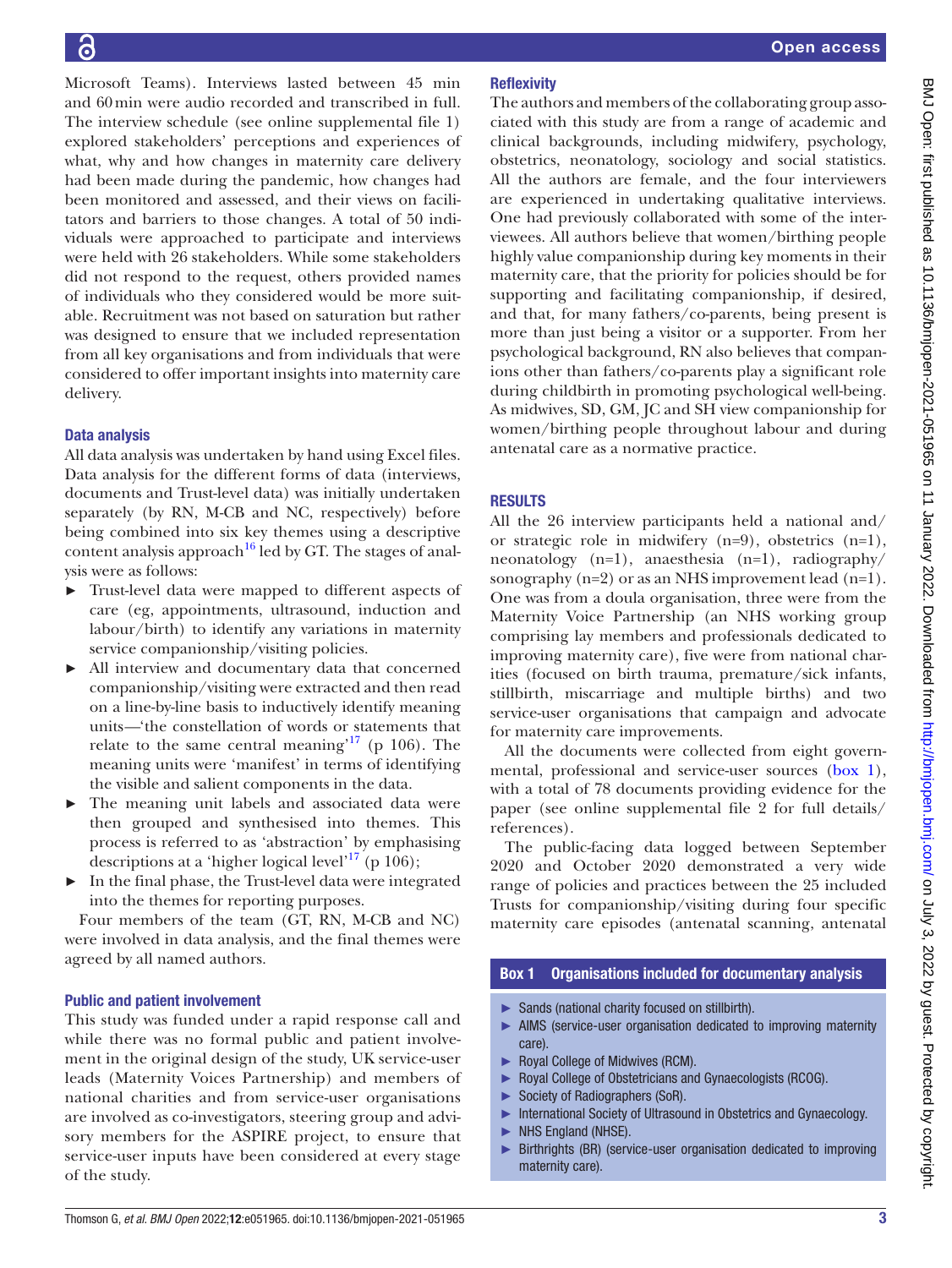appointments, antenatal ward stays and intrapartum) (see [table](#page-4-0) 1). While this could be explained by different COVID-19 infection exposure rates, this may not explain variation between Trusts in the same region.

## Details of themes

Overall, six themes emerged from synthesising the meaning units from the documentary and interview data sets (see [table](#page-6-0) 2). (Further details of the documents and interviews that generated data for each theme are provided in [online supplemental file 3.](https://dx.doi.org/10.1136/bmjopen-2021-051965))

## Postcode lottery of care

The notion of a postcode lottery of maternity service provision gained traction in the media over the summer of 2020.<sup>18</sup> Concerns were reflected in national documents from almost all included organisations, the stakeholder interviews, and reflected in Trust level responses. Variation was justified by some organisations as a reaction to local need, for example: 'restrictions on other visitors should follow hospital policy and national guidance' (RCM\_7) and 'all staff should work to the same local policy, to provide a consistent service to women' (SoR\_5). The caveat to most guidance was that any policies needed to be re-addressed in the event of local spikes in COVID-19 cases or following local risk assessment, to ensure a 'consistent service to women' (SoR\_2):

But it's guidance, and every hospital will make its own decisions and to a certain extent, they will have to because the physicality, the layout, the facilities that they have in hospitals will differ. You know, there's not much room in the waiting area if the corridors are very narrow [so] that the people can't have a twometre distance. (Stakeholder 20, National charity)

Some Trusts were identified as having 'gone out of their way to ensure their services remain family-centred' (BR\_14), whereas in others, partners or other companions of choice were unable to attend any antenatal appointments or scans (BR\_16). NHS England released guidance in September 2020 intended to assist Trusts to reintroduce access for companions (NHSE\_8). Some organisational responses claimed that this led to 'some Trusts starting to backtrack and reduce restrictions in maternity services' (BR\_17), while other Trusts continued to impose restrictions (BR\_18) and often without a clear rationale for these variations:

And that's the problem. You … because down the street, down the road, you could get a very warm, empathetic ultrasonographer who says, of course, yeah, I realise how difficult it is. You know, it doesn't take much, and we just have lost it because people are stressed and there's lots of reasons for it [restricting companions], but it's just not good enough. (Stakeholder 18, Midwifery—strategic role)

## Confusion and stress around 'rules'

Concern over a lack of clarity in decision-making and changes in policies around companionship/visiting were highlighted. For instance, letters from Birthrights to maternity leads (eg, BR\_12; BR\_16; BR\_19) repeatedly emphasised the need for clear reasons, evidence and justification as to why decisions were being made. Concerns included that Trusts 'acted too quickly to withdraw services' and 'decision-making has not always been proportionate or transparent' (BR\_18). While most Trusts made some reference to infection risk as the rationale for the restrictions, a sizeable minority (9/25) did not. Many Trusts offered no rationale as to why partners could attend some appointments but not others, for example:

One birth partner may attend for the 20-week anomaly scan only. Women to attend all other scan appointments unaccompanied. (South-west 2)

Birthrights and some stakeholders highlighted a failure to communicate local restrictions in a timely manner, compounded by rules changing rapidly and difficulties in communicating these changes widely and consistently to large numbers of healthcare professionals. This confusion about the rules was also compound by changeovers of staff and communication between different teams in some areas*—*'there's been no consultation with sonographers in terms of risk assessments […] or changes in practice' (Stakeholder 26, Radiographer), and services being provided by staff from outside the maternity team.

While some stakeholders noted that individual Trusts responded to this confusion by using a range of public communications, data from the 25 maternity Trusts found that less than half (10/25) had a consistent message about companionship or visiting across different channels. Parent frustration reported by stakeholders also related to how the rules for companions and visiting seemed at odds with the social distancing rules outside of the hospital context:

In the middle of lockdown, it was 'we don't like it, but we know you're keeping us safe'. Now 'it's we don't like it and I don't see how you're keeping us more safe doing this because I can meet my partner in the pub, but he can't come to my scan. I can do this, but I can't do that'. Yes. So, it's more of an angry mood now. (Stakeholder 12, Maternity Voices Partnership)

In some of the documents by Birthrights (eg, BR\_14; BR\_16) and the Royal College of Midwives (RCM) (ie, RCM\_31) they called for the harm caused by restricted access by companions to be properly and transparently considered within the decision-making processes:

We would be grateful if you could publish or send us the risk assessment that quantifies the increased risk of spreading COVID-19 within the unit (despite PPE and other mitigating factors, and the fact that most partners are from the same household) caused by relaxing restrictions, and weigh this against the known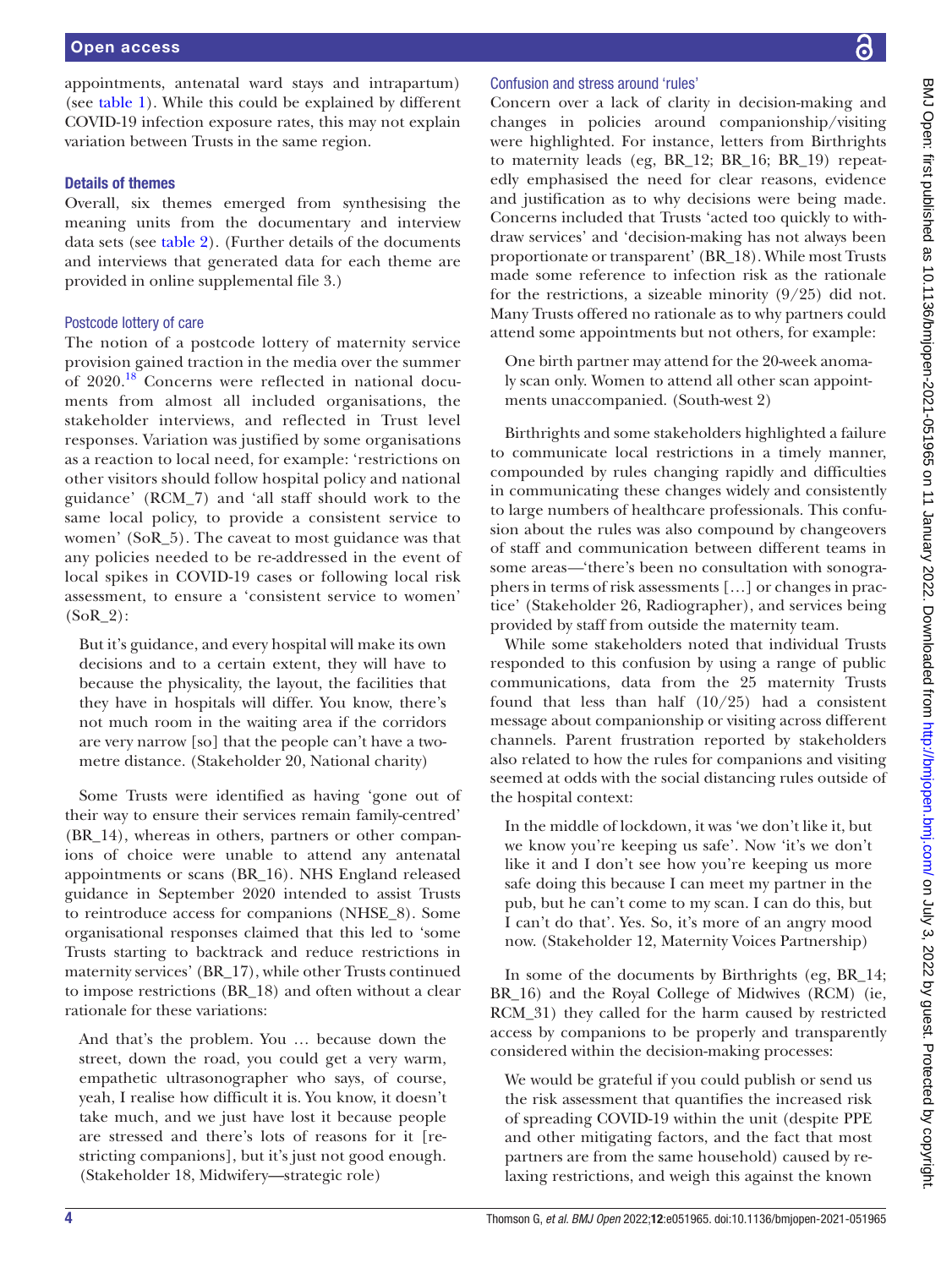<span id="page-4-0"></span>Table 1 Public-facing information on maternity service companionship and visiting policies during antenatal and intrapartum care in 25 English maternity Trusts, September–October 2020

|                                | <b>Antenatal</b>                                           |                           |                            | Intrapartum                                      |                       |                                                                  |
|--------------------------------|------------------------------------------------------------|---------------------------|----------------------------|--------------------------------------------------|-----------------------|------------------------------------------------------------------|
|                                | <b>Ultrasound</b>                                          | Antenatal<br>appointments | Antenatal<br>ward          | <b>Number</b><br>of birth<br>partners            | <b>Timing</b>         | Induction of<br>labour                                           |
| Greater<br>London <sub>1</sub> | Unaccompanied                                              | Unaccompanied             | <b>Booked time</b><br>slot | One                                              | Throughout<br>labour  | Partner allowed<br>if assessed as<br>needing support             |
| Greater<br>London <sub>2</sub> | Partner allowed (20<br>weeks)*                             | Unaccompanied             | 14:00-18:00                | Two                                              | Not specified         | No information                                                   |
| Greater<br>London <sub>3</sub> | Partner allowed (20<br>weeks)                              | No details                | No visitors                | One (two if<br>additional<br>need<br>identified) | Established<br>labour | No information                                                   |
| Greater<br>London 4            | Unaccompanied                                              | Unaccompanied             | No visitors                | One                                              | Established<br>labour | No information                                                   |
| Greater<br>London 5            | Partner allowed                                            | Unaccompanied             | Daytime                    | One (two<br>if need<br>identified)               | Not specified         | No information                                                   |
| Greater<br>London 6            | Partner allowed                                            | No details                | Daytime                    | One                                              | Throughout<br>labour  | Partner allowed<br>daytime only                                  |
| South-east 1                   | Unaccompanied                                              | One companion             | <b>Booked time</b><br>slot | One                                              | Not specified         | No information                                                   |
|                                | South-east 2 Partner allowed<br>(12 weeks and 20<br>weeks) | No details                | Daytime                    | Two                                              | Not specified         | Partner allowed                                                  |
|                                | South-east 3 Unaccompanied                                 | Unaccompanied             | Daytime                    | One                                              | Throughout            | No information                                                   |
|                                | South-west 1 Partner allowed<br>(12 weeks and 20<br>weeks) | Unaccompanied             | Booked time<br>slot        | One                                              | Not specified         | Daytime only                                                     |
|                                | South-west 2 Partner allowed (20<br>weeks)                 | Unaccompanied             | No visitors                | One                                              | Throughout            | Partner not allowed<br>until labour has<br>started               |
|                                | South-west 3 Partner allowed (20<br>weeks)                 | No details                | No information             | One                                              | Throughout            | Partner allowed<br>daytime or if<br>additional support<br>needed |
| West<br>Midlands 1             | Unaccompanied                                              | Unaccompanied             | No visitors                | One                                              | Not specified         | No information                                                   |
| West<br>Midlands 2             | Unaccompanied                                              | Unaccompanied             | No information One         |                                                  | Not specified         | Partner allowed<br>if language/<br>communication<br>needs        |
| East<br>Midlands 1             | Partner allowed<br>(12 weeks and 20<br>weeks)              | Unaccompanied             | No information             | One                                              | Throughout            | No information                                                   |
| East of<br>England 1           | Partners allowed                                           | No information            | Booked time<br>slot        | One                                              | Throughout            | No information                                                   |
| East of<br>England 2           | Partner allowed (20<br>weeks)                              | Unaccompanied             | No information             | One                                              | Established<br>labour | Partner not allowed<br>until labour has<br>started               |
| East of<br>England 3           | Partner allowed<br>(12 weeks and 20<br>weeks) <sup>+</sup> | Unaccompanied             | 14:00-18:00                | One                                              | Not specified         | No information                                                   |

**Continued**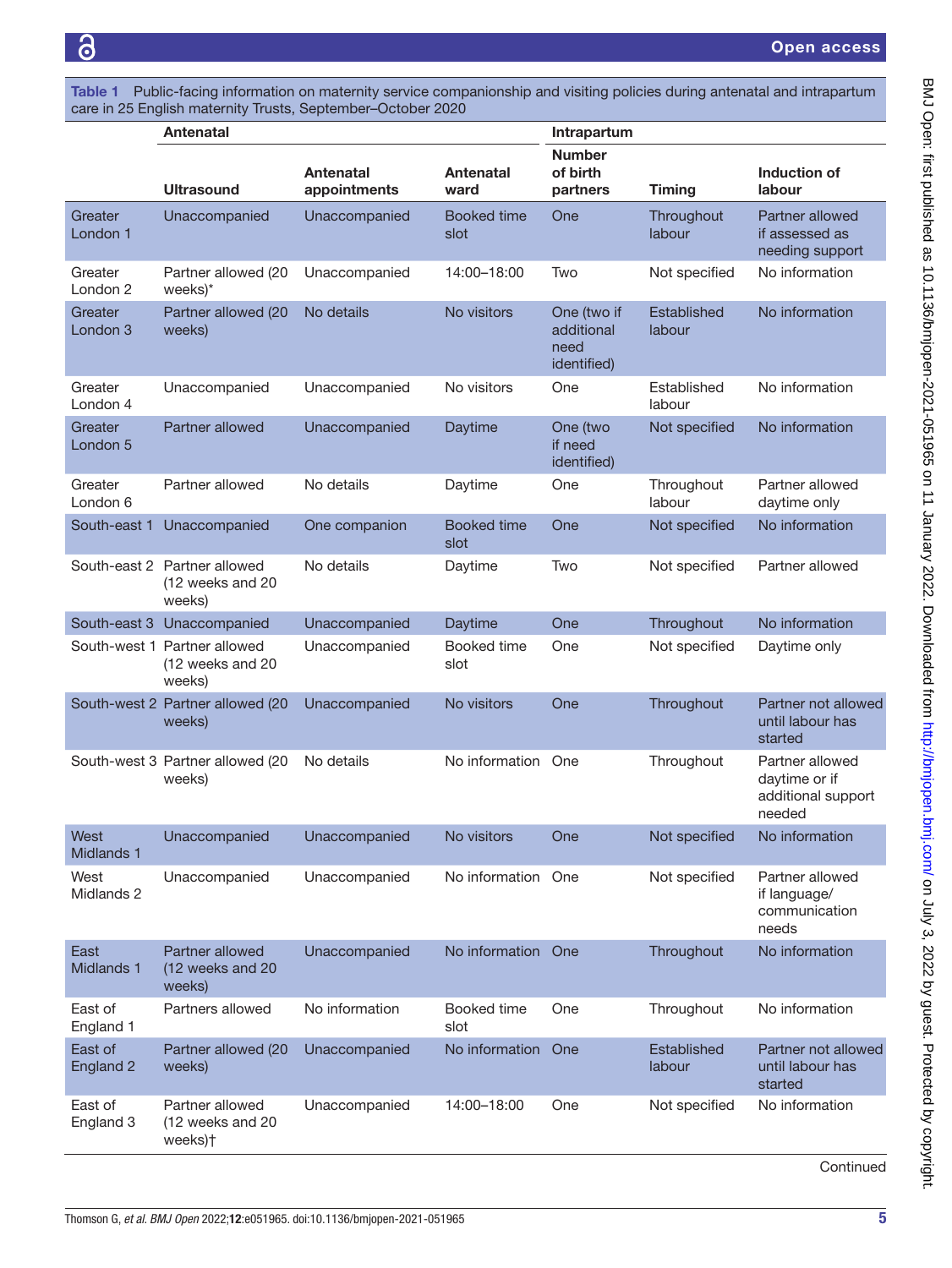| Table 1<br>Continued         |                                                |                                  |                                                   |                                       |               |                                                    |
|------------------------------|------------------------------------------------|----------------------------------|---------------------------------------------------|---------------------------------------|---------------|----------------------------------------------------|
|                              | <b>Antenatal</b>                               |                                  |                                                   | Intrapartum                           |               |                                                    |
|                              | Ultrasound                                     | <b>Antenatal</b><br>appointments | Antenatal<br>ward                                 | <b>Number</b><br>of birth<br>partners | <b>Timing</b> | Induction of<br>labour                             |
| Yorkshire<br>and Humber      | Partners allowed                               | No details                       | No visitors                                       | One                                   | Not specified | Partner not allowed<br>until labour has<br>started |
| Yorkshire<br>and Humber<br>2 | Partner allowed (12<br>weeks)                  | No details                       | Booked time<br>slot between<br>13:00 and<br>17:00 | One                                   | Throughout    | No information                                     |
| North-west 1                 | Partner allowed<br>(12 weeks and 20)<br>weeks) | Unaccompanied                    | <b>Booked time</b><br>slot                        | One                                   | Throughout    | One partner<br>allowed                             |
|                              | North-west 2 Partners allowed                  | Unaccompanied                    | No information                                    | Two                                   | Not specified | No information                                     |
|                              | North-west 3 Partner allowed (20<br>weeks)     | Unaccompanied                    | No information                                    | Two                                   | Not specified | No information                                     |
| North-east 1                 | Partner allowed<br>(12 weeks and 20<br>weeks)‡ | Unaccompanied                    | No information                                    | One                                   | Not specified | No information                                     |
| North-east 2                 | Partners allowed                               | No details                       | No information                                    | One                                   | Not specified | No information                                     |

The term 'partner' is used in this table as this, and 'birth partner', were the most commonly used terms to refer to an antenatal or intrapartum companion.

\*Phone call offered if clinical concerns.

†Video offered of a small section at the end of scan.

‡Phone call offered (end of scan).

harms to pregnant women, birthing people and their families from keeping the current restrictions in place. (BR\_16)

#### Unintended consequences

Almost all organisations, highlighted that having trusted companions throughout labour and birth is linked to improved outcomes, and a lack of companionship was associated with increased need for pharmacological or other interventions (AIMS\_8; BR\_23). This included perceived impacts on the labour process due to, for example, (increased) 'demand for epidurals' (RCM\_8). Alongside the obvious fear and anxiety of infection, organisations and stakeholders highlighted concerns about women/birthing people feeling 'petrified' (Stakeholder 15, Midwifery—strategic role) or not accessing maternity care, 'due to the women's preferred birth partner not being allowed to accompany her' (RCM\_2). There were also concerns of companions feeling 'unsupported and uncared for' (Stakeholder 20, National charity) due to being unable to be with the woman/birthing person when they heard bad news (during ultrasound) or missing the birth due to 'being told that they should wait in the car park or something' (Stakeholder 7, Service-user organisation). All but four Trust websites contained messages of empathy regarding the restrictions, sometimes alongside expressions of regret and/or justifications for their necessity: 'We understand the restrictions we have had

in place over recent months have been particularly hard for pregnant women and their families' (North-west 1). Concerns were also expressed by stakeholders and within documents by Sands and Birthrights, towards women/ birthing people who had experienced prior baby loss or who may receive bad news alone during the scan:

Women are being asked to attend scans alone, with many sharing frustrations that they cannot video link to their partners. These very vulnerable women tell us they are concerned about having to attend stressful antenatal appointments and scans alone. While units are being encouraged to consider facilitating women to take a video clip at the end of an appointment, this is reliant on local policies. (Sands\_1)

Companionship was noted to have practical as well as emotional implications for women/birthing people. Some of the documents claimed that the absence of companions meant that women/birthing people required more support from maternity care professionals (eg, RCOG/RCM\_1j; NHSE\_1) creating additional stress for over stretched services (RCOG/RCM\_1L) and additional potential exposure to COVID-19 infection. Some practitioner respondents also reported that they or their colleagues experienced moral distress when social distancing rules prohibited physical contact with women/ birthing people who were alone, or receiving bad news: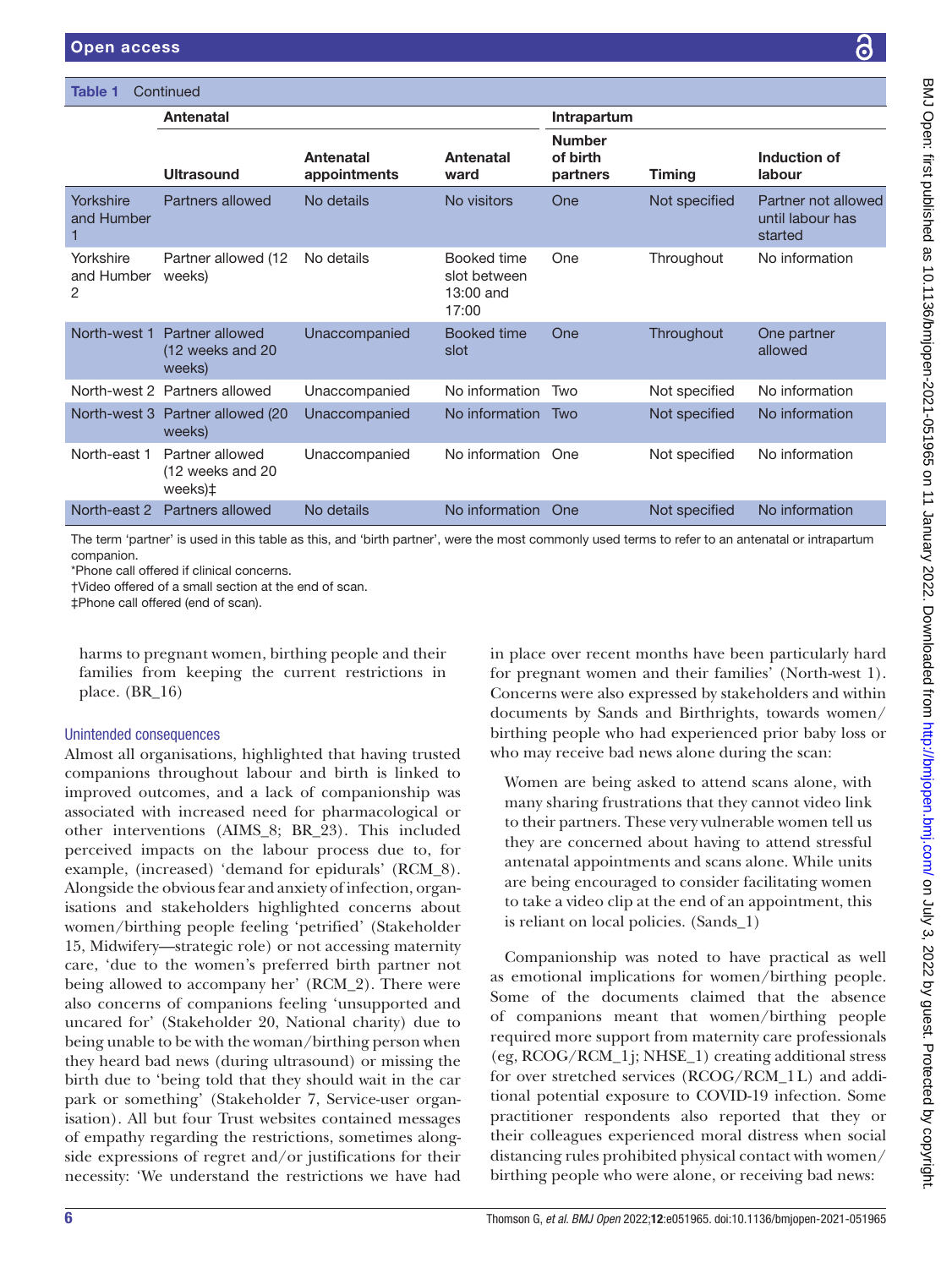<span id="page-6-0"></span>

| Theme and associated meaning units from the documentary and interview data<br>Table 2 |                                                                                                                                                                                                     |                                                                                                                                                               |  |  |  |  |
|---------------------------------------------------------------------------------------|-----------------------------------------------------------------------------------------------------------------------------------------------------------------------------------------------------|---------------------------------------------------------------------------------------------------------------------------------------------------------------|--|--|--|--|
|                                                                                       | <b>Meaning units</b>                                                                                                                                                                                |                                                                                                                                                               |  |  |  |  |
| <b>Themes</b>                                                                         | Documentary data                                                                                                                                                                                    | Interview data                                                                                                                                                |  |  |  |  |
| Postcode lottery of care                                                              | Different policies used in local situations<br>Tensions between national and local policy and<br>practise                                                                                           | Trust dictates rationale for decision-making<br>Differences between trusts resulting in<br>geographical variations                                            |  |  |  |  |
| Confusion and stress<br>around rules                                                  | Concern over transparency, clarity and rationale<br>for decision-making                                                                                                                             | Confusion with rules leads to frustration<br>Confusions between staff about the rules                                                                         |  |  |  |  |
| Unintended<br>consequences                                                            | The need for companions as they improve<br>well-being and outcomes for women/birthing<br>people (and the negative impact of not having<br>companions)                                               | Lack of companionship created a distressing and<br>frightening experience for women/birthing people                                                           |  |  |  |  |
|                                                                                       | The unintended consequences of lack of/<br>restrictions on companions                                                                                                                               | Lack of support for women/birthing people from<br>companions                                                                                                  |  |  |  |  |
|                                                                                       | The presence of companions supports staff                                                                                                                                                           | Increased work burden for staff                                                                                                                               |  |  |  |  |
|                                                                                       | The need to provide alternative support for<br>women/birthing people if companion not present                                                                                                       | Being alone when getting bad news at the scan                                                                                                                 |  |  |  |  |
| Need for flexibility                                                                  | Need for consideration of women/birthing people<br>who are identified to be particularly vulnerable,<br>marginalised or need extra support (eg, due to<br>ethnicity, language issues and baby loss) | Maternity services should be an exception                                                                                                                     |  |  |  |  |
|                                                                                       | The need to look at situations on a case-by-case<br>basis to support personalised care                                                                                                              | Rules should be applied flexibly to meet the<br>needs of vulnerable women/birthing people                                                                     |  |  |  |  |
|                                                                                       |                                                                                                                                                                                                     | Importance of being flexible with rules when<br>babies die                                                                                                    |  |  |  |  |
| Acceptable time for<br>support                                                        | The use of virtual means to replace physical<br>companionship in antenatal scans                                                                                                                    | Ultrasound-rigidity and lack of flexibility                                                                                                                   |  |  |  |  |
|                                                                                       | Concerns over lack of companionship in early<br>labour and for women/birthing people who are<br>induced and need for support at this time                                                           | Knowing when to bring the companion in with<br>active labour-impacts of being in prolonged<br>labour alone                                                    |  |  |  |  |
|                                                                                       | Concerns over women/birthing people only<br>allowed support in 'active' labour and how this is<br>determined                                                                                        | Issues around companionship at the time of<br>induction                                                                                                       |  |  |  |  |
| Loss of human rights for<br>gain in infection control                                 | risks to women/birthing people                                                                                                                                                                      | The balance between risk of transmission and the Expectation that women's/birthing people's rights<br>around childbirth needed to be sacrificed for<br>safety |  |  |  |  |
|                                                                                       | The assertion of women's/birthing people's<br>(and companions) human rights as the basis of<br>companionship                                                                                        | Limited focus on safety, centred on infection<br>control                                                                                                      |  |  |  |  |

All of a sudden it was just women on their own for us. And that was really, really stressful for the women and the staff. And a lot of a lot of my job is giving bad news. And to give that to women that are on their own with no support; you can't touch them. You can't hug them. And so that for us is really, really challenging. I think that was probably the most challenging thing. (Stakeholder 24, Sonographer)

# Need for flexibility

Concerns discussed within the documents (eg, BR\_8; BR\_18; RCM\_4) and raised by stakeholders related to the blanket adoption of visitation rules across whole hospitals. Some commented that pregnant women/birthing people were a 'separate population with separate needs'

(Stakeholder 7, Service-user organisation), arguing that visiting rules adopted in other areas of healthcare should not apply to a perinatal population:

So, you know, several heads of midwifery were saying to me, I want to do this, but they won't let me because they made a decision about what the visiting will look like in this hospital. And they do not see maternity as an exception. And, you know, it is an interesting reflection, isn't it, that maternity has always been a service that has seen itself as an exception to the health care service in which it sits. (Stakeholder 17, NHS improvement lead)

Responses from organisations, including AIMS, Birthrights and the RCM, argued how there needed to be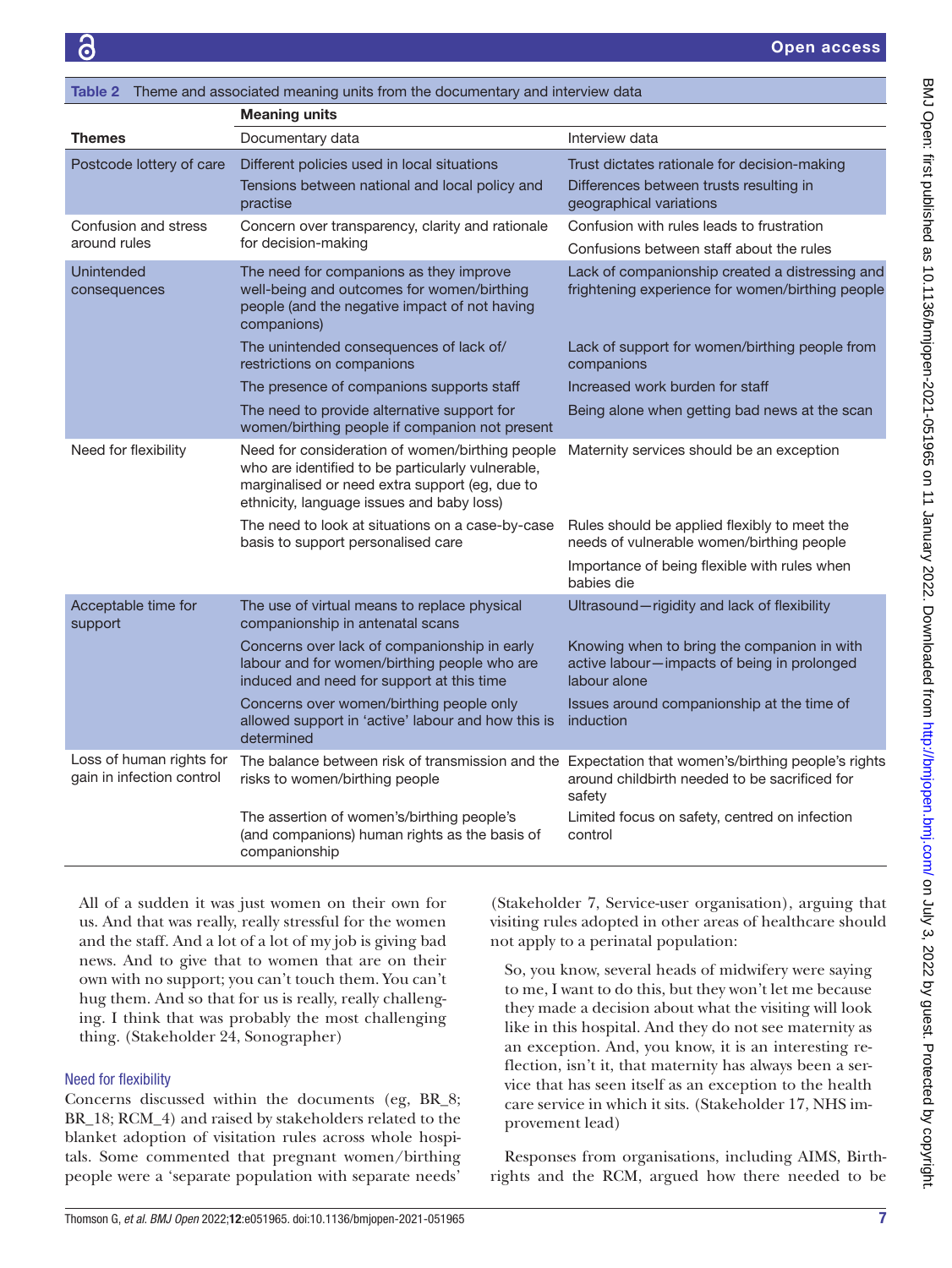consideration of women's/birthing people's unique situations. Restrictions on companionship were considered to have a disproportionate impact on those who were facing disadvantages, including those for whom English is a second language, those with mental health problems, cognitive impairments, refugee and asylum seekers (AIMS\_8; RCM\_4; BR\_8; BR\_18). Only one Trust included a statement on their website about offering personalised (flexible/individualised) care for all women/birthing people, that might not be in line with COVID-19 policies. Five others said that they offered this on a case-by-case basis (often expressed as 'exceptional circumstances'). One of these referred to Black, Asian and ethnic minority communities along with concerns about greater COVID-19 risks, and three referred to 'allowing' women/birthing people to bring a companion if they 'needed assistance'. In two Trusts, this was explicitly linked to those with disabilities:

Partners and family members will not be allowed to enter the building unless you need support from a carer/relative (eg, if you have a disability and need support). (North-west 2)

Birthrights stipulated how 'protected characteristics' under the Equality Act 2010 (eg, physical disability or mental health condition) meant that maternity Trusts were obliged to make reasonable adjustments (eg, BR\_15; BR\_18). NHS England emphasised the need for 'essential visitors' (seen as different to 'normal visitors') for those with specific communication or care needs (NHSE\_8). AIMS also stressed that on some occasions, on a 'caseby-case basis', such as a disability, 'a second birth partner may be critical to women's mental well-being or other needs' (AIMS\_2).

The lack of flexibility for highly sensitive events such as experiences of trauma or loss were also highlighted by Birthrights (eg, BR\_18) and the RCM (eg, RCM\_41). While some incidents of positive practice were identified, stakeholders also shared stories of those whose baby had died in utero being unable to take photographs or spend time with their deceased child:

We had a lot of stories from parents who hadn't been allowed to take photographs, haven't had time to sit and hold their baby. And I think all of those were linked to both a lack of space, to lack of bereavement space, but also a lack of staff understanding of how to adapt bereavement care standards. We also saw in this group a lot of problems around not having the partner with them. (Stakeholder 10, National charity)

#### 'Acceptable' time for support

Access to and timing of support from companions were issues at key stages during the perinatal journey, and notably during antenatal ultrasound appointments and during early onset of labour. A key area of contention related to women/birthing people having to attend ultrasound scans unaccompanied: a situation described by one

of the stakeholders as 'ludicrous' (Stakeholder 7, Serviceuser organisation). Guidance from the Royal College of Obstetrics and Gynaecologists (RCOG) recommended that 'patients should be asked to attend alone if possible or with a maximum of one partner/visitor' (RCOG\_5), whereas a RCM document stated 'partners should attend scans unless rooms are too small to socially distance: partners may attend scans virtually' (RCM\_28). However, in contrast to this permission for virtual contact, a joint statement by the Society of Radiographers (SoR), RCOG, RCM and the British Medical Ultrasound Society stated that devices required for remote contact by companions via video/phones are a vehicle for transmission (due to surface contamination), and that recordings would impact on scan time, sonographer concentration and potential detection of fetal abnormalities—although it was acceptable for the woman/birthing person (if in line with local policies) to 'save a short 10–30s cine clip of the fetus at the end of selected examinations' (SoR\_11).

Trust data revealed that while most permitted companions at one or both standard ultrasound appointments (12 weeks and 20 weeks), seven (~30%) did not. Four Trusts mentioned video or other means of 'virtual' companionship, but usually to specify that videos of scans were not permitted. Only one Trust referred to women/birthing people being able to phone a companion for support if the sonographer were to find 'important clinical information that your partner needs to be aware of' (Greater London 2). While many stakeholders were critical of the ultrasound restrictions on the right to be accompanied, one respondent argued the need to highlight that antenatal ultrasound scanning continued, even when 'other screening programmes went into hibernation' (Stakeholder 26, Radiographer). Some defended restrictions on women/birthing people being accompanied during scanning, noting that scans often have to take place in areas 'like a broom cupboard in a very small poorly ventilated space' (Stakeholder 17, NHS improvement lead) coupled with the restricted time to undertake the examination and sterilising the room and equipment after each appointment. One reported that there had been a 'downgrading' of the importance of scans as a medical examination that required focused concentration in challenging situations, during vociferous debate about companion attendance (Stakeholder 26, Radiographer). However, while sonographers may have faced increased risks due to screening large numbers of women/birthing people, the specific rationale for not allowing videos as an alternative was challenged:

You can argue the toss as to whether some of the justifications for not allowing that were real or weren't real. You know, is there really a risk of infection if you pick up your phone? Really? Maybe some anxiety for sonographers or whoever's doing the scan. You know, you don't really want the phone on with a video while you're doing the scan because who knows, they might use it in some kind of litigation. Who knows? But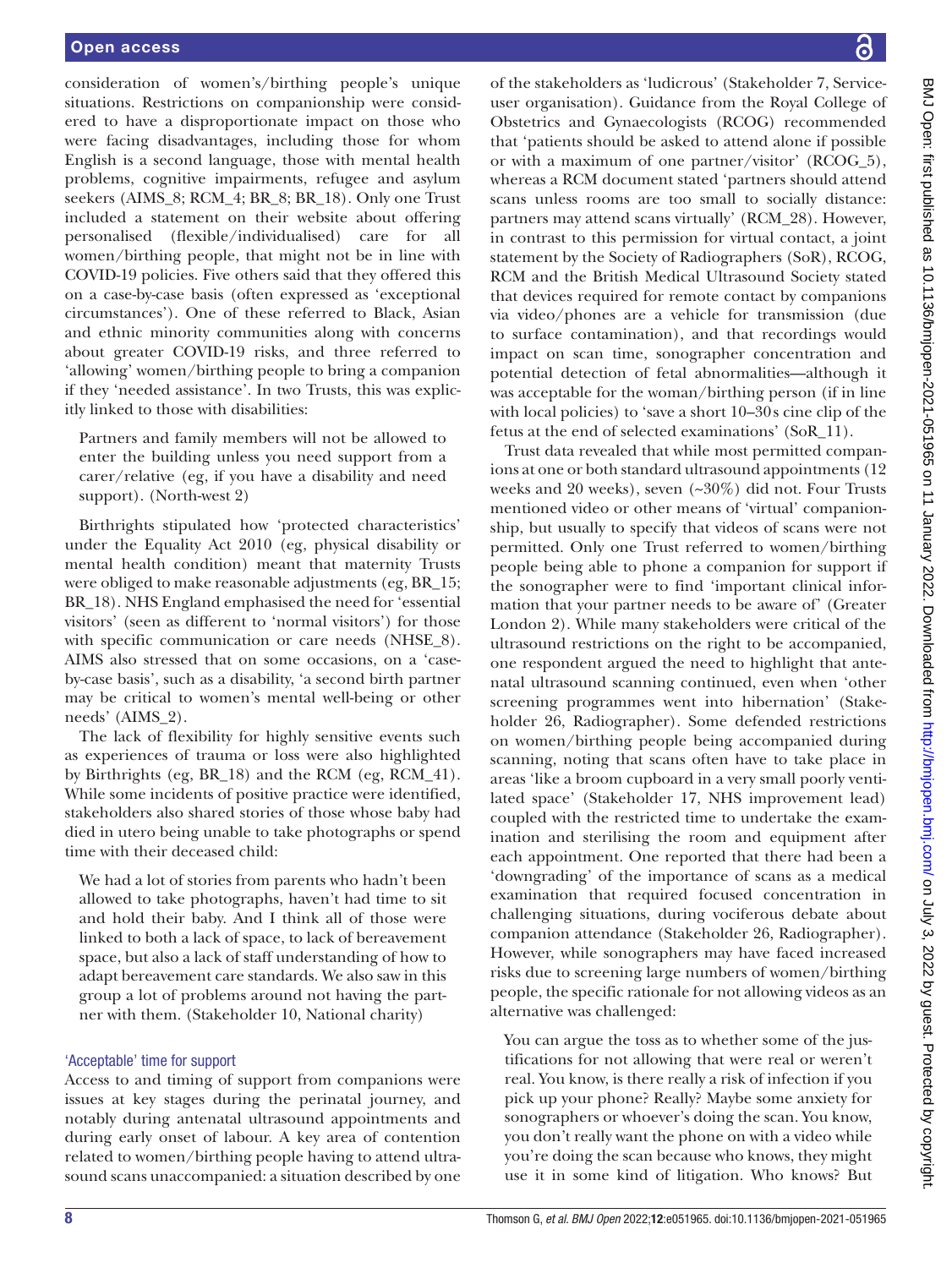whatever it was, it really didn't help. (Stakeholder 20, National charity)

A further area of contention concerned companionship during labour and birth. While organisations such as Birthrights argued for companionship throughout, less than half (9/25) of the Trusts referred to companions of choice attending 'throughout' or 'for the duration'. Three Trusts referred to companionship being permissible only when the woman/birthing person was in 'established' or 'active' labour (with no details as to how this would be established), and 13 Trusts did not specify the relevant phase of labour. RCM guidance advised that women/birthing people would not be able to have companions present during inductions that took place in a bay or ward (RCM\_27). Only six Trusts (25%) indicated that companions could be present during induction of labour, and four allowed companions, but with limitations (either restricted to daytime or if the woman/ birthing person needed additional support). About half (12) provided no information, and three explicitly stated that companions were not allowed:

If you are attending for induction of labour please attend alone, your birth partner will join you once you are transferred to the Delivery Suite. (Yorkshire and Humber 1)

Birthrights and AIMS (ie, BR\_8; AIMS\_5; BR\_18; BR\_23) also raised concerns about cervical dilatation as the only acceptable indicator of active labour. As this meant that some women/birthing people who may not have wanted (or needed) a vaginal examination felt pressured to accept the procedure if they wanted their chosen companion to be granted access.

There were examples of innovation to try to support companionship. Some Trusts initiated or extended the provision of labour induction in community settings or in private hospital rooms (rather than multi-occupancy early labour wards) to prevent separation of women/birthing people from their companions (RCM\_8; RCM\_27). Some stakeholders also referred to more flexible approaches to induction such as companions being able to 'come and settle them [women] in' and to use 'Facetime to be with their partner all the time' (Stakeholder 21, Midwife national role).

#### Loss of human rights for gain in infection control

There was some evidence from stakeholders that hospital decision-makers in some settings believed that companionship during the maternity episode should not be prioritised over visiting rights in other areas where attendance of close family members would usually be seen as a critical human need and right: especially when someone was dying in hospital:

So, it was interesting and when I would speak to the head of midwifery, sometimes it felt like they were saying, you know, well, everyone's got to make … sacrifices. And there are people dying alone in hospital. There are people suffering terribly alone in hospital, unable to have visitors … . [while] there were women saying, you know, it's my right to have a companion it's your job to provide care for me. So, it felt at times like each group with their own concerns was unable to think about or found it difficult to take on board the concerns of the other group. (Stakeholder 17, NHS improvement lead)

The underlying principle within most of the guidance reviewed was that 'safety' was primarily conceptualised as the prevention of transmission of infection, for women/ birthing people, companions and staff. NHS England documents referred to minimising 'control risks working with your IPC [Infection, Prevention & Control] leads, while still allowing the maximum possible safe access' (ie, NHSE\_9). The RCOG/RCM also noted the need to minimise the number of attendees, but acknowledged that one person could be there for antenatal visits should a woman/birthing person choose this:

You will be asked to come alone to clinical appointments or keep the number of people with you to one (including midwifery visits in your home). This will include being asked not to bring your children with you to appointments. This is important to protect maternity staff, other women and babies, and you and your family from the risk of infection. (RCOG/ RCM\_1g)

Birthrights was one of the key organisations to recommend that notions of safety might also include emotional and psychosocial risks of women/birthing people being unattended (eg, BR\_17; BR\_16; BR\_19; BR\_18)—'The damage caused by ongoing restrictions needs to be weighed up against the requirements of infection control' (BR\_19). Several of their documents (eg, BR\_18; BR\_19) claimed that routinely restricting companions was a violation of women's/birthing people's (and companions) human rights. Despite this, stakeholders stated that, in practice, human rights and choices around companionship did not feature as part of the decision-making processes:

And I think we've spent the last, you know, however, many years banging on about the fact we want to give women choice and rights and sharing that discourse and encouraging women to become empowered. And then COVID-19 comes along and we just say, no, no, we're not doing that. (Stakeholder 17, NHS improvement lead)

The RCM (RCM\_41) stated that their 'greatest concern' was 'safety being sacrificed in favour of popularity', which seemed to imply that companionship or visiting should not outweigh the need to prevent infection of its 'members' and of 'women and families'. SoR also highlighted that its guidance had 'risk assessments' at its core (SoR\_6). The guidance did not preclude 'people being accompanied', but that it 'must only happen if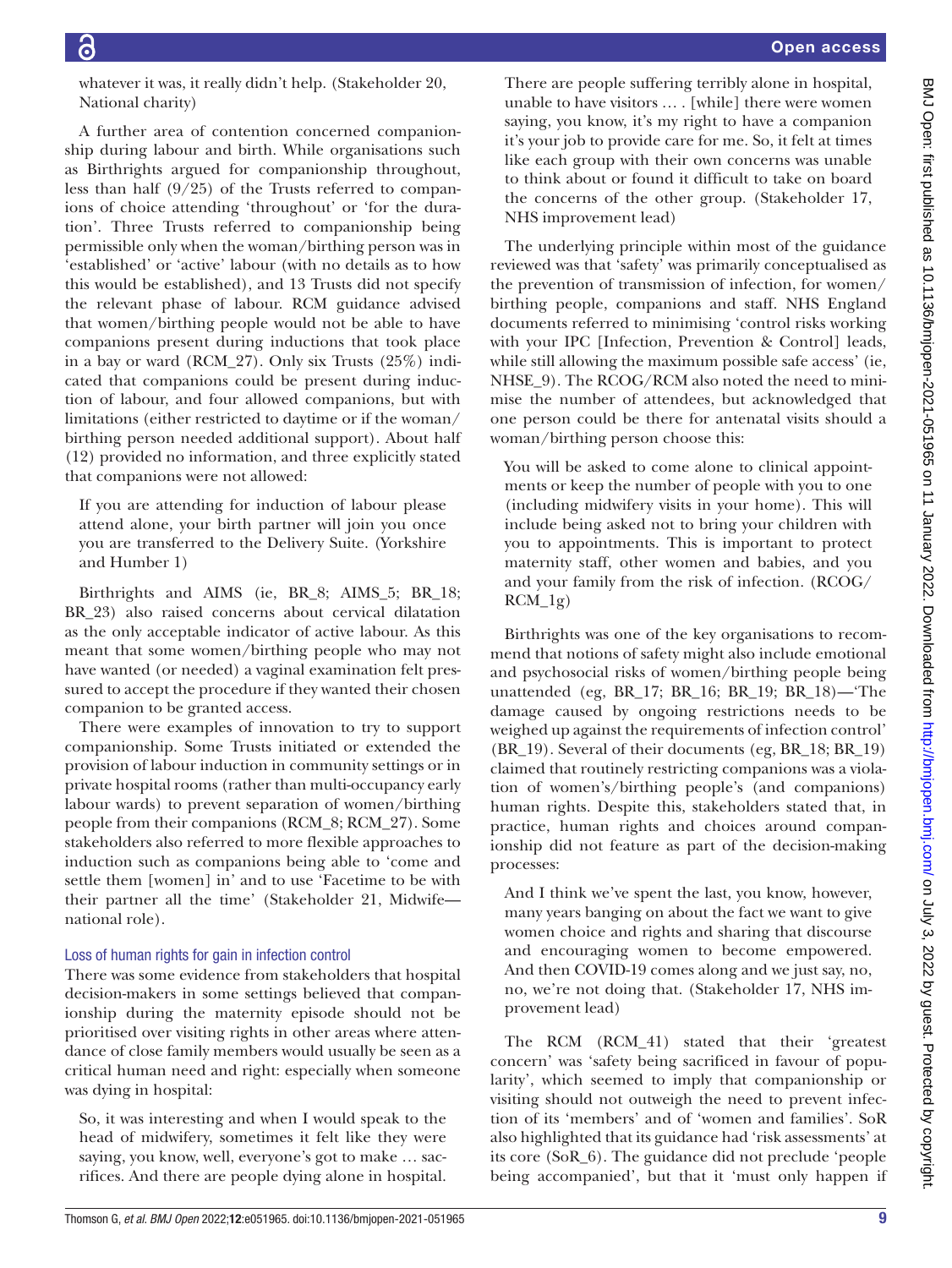the safety of the patient and sonographer is not compromised' (SoR\_8). However, others argued that day to day decision-making was based around a belief about safety that was limited: 'because it's not just about the physical self, it's about [the] psychological self' (Stakeholder 14, Midwife—national role):

But I think safety generally is an interesting thing because … You know, so many different things affect safety don't they, so something like being able to have your partner with you might not be seen as a primary thing affecting safety in comparison with protecting against COVID-19, but actually if it impacts on someone's mental health in either the partner or the mother, that does have an effect on safety. (Stakeholder 5, Maternity Voices Partnership)

#### **DISCUSSION**

In this paper, we have drawn on guidance from national statutory and service-user organisations, key stakeholders and public-facing Trust-level data to consider the organisational issues associated with companionship and visiting in antenatal and intrapartum care during the COVID-19 pandemic. The terms companionship and visiting were not always clearly differentiated in data relating to the antenatal and intrapartum period, though most sources were consistent in referring to accompaniment as 'companionship' during labour and birth. The value of active companionship during labour and birth for women/birthing people is widely recognised, in terms of clinical benefits, and short-term and long-term psychosocial impacts. $1^{19}$  As evidenced within this paper, during the COVID-19 pandemic, at the policy and organisational level, assumptions and norms about companionship, accompaniment and visiting during facility-based healthcare provision have faced profound challenges. Some of the key organisational challenges have concerned personnel shortages, infection control and restricted space. Others have noted the variance in maternity organisation response during the pandemic. $20$  Some variation can probably be explained by changing national knowledge about the prevalence and impacts of COVID-19, and by different levels of exposure to COVID-19 infection. However, our data suggest that this was not the case where blanket policies were applied with minimal individual flexibility, or where there was unjustified variation in visiting and companionship rules, coupled with poor and inconsistent communication. There were no clear patterns in the Trust-level data that would allow us to explain the differences we documented in responses. While population level disparities may be a contributing factor, most Trusts serve a range of sociodemographic/ economic areas, and other potentially relevant information such as space constraints was not publicly available.

We found particular concern about lack of access to companionship (in the sense of informational, practical and social support and advocacy<sup>[1](#page-11-0)</sup>) in two distinct areas.

First, women/birthing people being unable to have any communication (actual or virtual) with companions at ultrasound scan; and, second, denial of intrapartum companionship until labour was 'established'. In relation to the former case, there is some evidence that, beyond the emotional and psychological benefits for the mother, when fathers and co-parents are present for antenatal ultrasound scan, there are significant effects on their identification with the fetus (as their future child) and their empathic relating with the woman/ birthing person.<sup>[21 22](#page-11-13)</sup> This implies that being present for ultrasound scans is more than simply 'visiting'. It has important public health and relationship benefits for the woman/birthing person, their partner and baby. In the latter case, in some Trusts, ensuring that labour had progressed sufficiently was perceived by some stakeholders to be associated with coercive and invasive practices, such as regular vaginal examinations when women/birthing people may otherwise not have needed or wanted such examinations. General uncertainty over organisational companionship permissions during labour and birth may also be reflected in anecdotal rises in women/birthing people choosing to freebirth, $^{23}$   $^{24}$ and the associated RCM guidance to ensure appropriate professional responses.[25](#page-11-15) Trust policies that restricted intrapartum companionship until labour was established (or until birth was imminent) seemed to be built on an assumption that companionship was only really needed when labour was very intense, and/or when the birth was happening, so that the companion could be 'permitted' to witness the birth of the baby. In contrast, other Trusts seemed to recognise, at the organisational level, that active and engaged companionship throughout labour (from the early stages of spontaneous labour, or from the time of labour induction through to the birth) is a mechanism for clinical, psychological and emotional safety for the woman/birthing person, partner and child, both in the short term, and, critically, in the longer term, when the threat of COVID-19 infection is long over.<sup>1226</sup>

The pandemic brings into sharp focus the fundamental and underpinning ethical dilemma between social actions that ensure the greatest benefit for the population as a whole, and the individual human rights of each person within that population. $^{27}$  $^{27}$  $^{27}$  Resolving this potential conflict of ethical imperatives depends on an open and informed debate about rights and consequences. In terms of maternity care, this requires a sophisticated understanding of what 'companionship' (as opposed to 'visiting') means, over the whole life course, and for the woman/birthing person, partner, baby and family. It also requires attention to the potential moral distress of maternity care staff (and healthcare staff in general, including ultrasonographers). These professionals are faced with the stress of having to balance these two imperatives with real people, in intensely emotional real time, repeatedly day in and day out, and at times with insufficient PPE equipment available, at a time when they too could be pregnant at risk of exposure to infection, or fearful of infecting others.<sup>28–31</sup>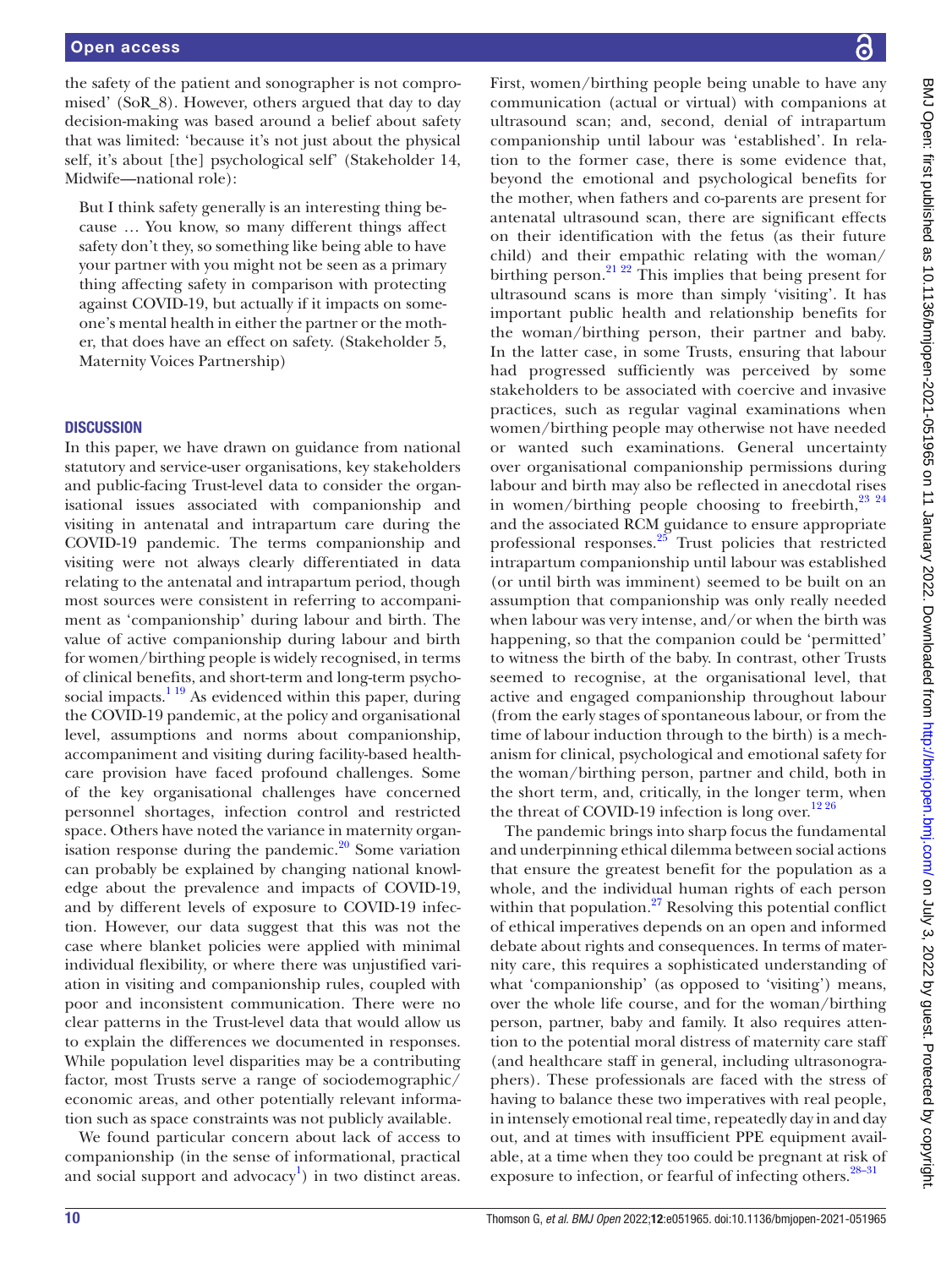This is the first study to bring together national policy and organisational stakeholder views with Trust-based public-facing data to understand how companionship and visiting in antenatal and intrapartum care has been organised in England during COVID-19. Although we cannot be sure we captured every single relevant document produced over the period of our data collection, triangulation across data sources enabled rich insights into how and why variations occurred, and the perceived impacts. Returning quotes to stakeholders (as they requested), also provided a further level of rigour. The pragmatic restriction of the Trust-level data collection to only 25 Trusts (10% of maternity care providers in the UK), and the restriction to maternity-specific documents and guidance may be a limitation. However, the organisations that were included were selected purposively to reflect a wide range of relevant characteristics. Trust-level data were collected during a discrete period (September 2020 and October 2020), aiming to capture responses to changed national guidance; this limitation means we do not address how Trusts continued to respond to the changing pandemic. Since this paper is focused on policy and organisational responses to the pandemic, the views of women/birthing people, companions and healthcare professionals at Trust level were not included. In addition, our analysis did not include findings related to postnatal care, or care in neonatal units. These areas, and the unintended (positive and negative) short- and longer-term consequences of different interpretations of the value of companionship (in itself, and as opposed to being a hospital visitor), when balanced against infection control, are critical areas for examination during the on-going COVID-19 crisis. Future outputs from the ASPIRE project will address these gaps.

# **CONCLUSION**

This paper presents insights from the ASPIRE COVID-19 UK study to understand how companionship and visiting in maternity care was operationalised at the organisational level in antenatal and intrapartum care during COVID-19. Our findings illustrate variations in policy at national and local level, coupled with poor and inconsistent communication of how the restrictions changed in some sites, and a lack of clarity in the decision-making processes. The evidence highlights a lack of flexibility in responding to women/birthing people with more complex needs, the negative and positive unintended consequences of companionship restrictions, and the challenges of conceptualising and balancing infection risk and emotional and psychological distress. However, there was evidence that creative solutions were possible, since, despite significant pressures, some Trusts appeared to continue to provide full companionship.

Overall, these concerns illustrate something much more fundamental than merely barriers to hospital 'visiting'. While the NHS England Better Births policy agenda highlights the need for safety and personalisation

within maternity care, these findings suggest that, over the time period captured by this study, personalisation (and emotional and psychological safety) became sacrificed in some (but not all) situations to the overriding imperative to minimise infection spread with high emotional and psychological costs. Further research should capture the views and experiences of healthcare professionals, women/birthing people and clinical outcome data from different settings. There is an urgent need to determine how to balance risks and benefits sensitively and flexibly and to create optimum outcomes for women/birthing people, companions (including fathers, co-parents and others), infants, families and staff, during the current and future crisis situations.

## Author affiliations

<sup>1</sup>Maternal and Infant Nutrition & Nurture group, School of Community Health and Midwifery, University of Central Lancashire, Preston, UK <sup>2</sup>Research in Childbirth and Health group, School of Community Health and Midwifery, University of Central Lancashire, Preston, UK <sup>3</sup>North West Ambulance Service NHS Trust, Bolton, UK 4 School of Medicine, University of Central Lancashire, Preston, UK

Twitter Gill Thomson [@gill\\_thomson](https://twitter.com/gill_thomson) and Gill Moncrieff [@GillMoncrieff](https://twitter.com/GillMoncrieff)

Collaborators ASPIRE-COVID-19 Collaborative Group: co-investigators: Soo Downe; University of Central Lancashire, George Ellison; University of Central Lancashire, Alan Fenton; Newcastle upon Tyne Hospitals NHS Foundation Trust, Alexander Heazell; University of Manchester, Ank de Jonge; Amsterdam University Medical Center, Carol Kingdon; University of Central Lancashire, Zoe Matthews; University of Southampton, Alexandra Severns; NHS England and NHS Improvement North West, Gill Thomson; University of Central Lancashire, AT; University of Central Lancashire, Alison Wright; Royal Free Teaching Hospital in London. Research staff: Naseerah Akooji; University of Central Lancashire, Marie-Clare Balaam; University of Central Lancashire, Jo Cull; University of Central Lancashire, Lauri van den Berg; Amsterdam University Medical Center, Nicola Crossland; University of Central Lancashire, Claire Feeley; University of Central Lancashire, Beata Franso; Amsterdam University Medical Center, Steph Heys; University of Central Lancashire, Gill Moncrieff; University of Central Lancashire, RN; University of Central Lancashire, AS; University of Central Lancashire. Steering committee: Maria Booker; Birthrights, Jane Sandall; Kings College London, Jim Thornton (chair); the University of Nottingham, Tisian Lynskey-Wilkie; University of Central Lancashire, Vanessa Wilson; Lancashire and South Cumbria Local Maternity System. Stakeholder group: Rebecca Abe and Tinuke Awe; FivexMore, Toyin Adeyinka; MVP BAME group, Ruth Bender-Atik; the Miscarriage Association, Lia Brigante; RCM, Rebecca Brione; Birthrights, Franka Cadée; International Confederation of Midwives, Elizabeth Duff; Expert, postnatal care, Tim Draycott; Royal College of Obstetricians and Gynaecologists, Duncan Fisher; fathers included/family included/the family initiative, Annie Francis; Independent Midwifery Advisor, Arie Franx; Erasmus MC, Lucy Frith; University of Liverpool, Louise Griew; National Maternity Voices, Clea Harmer; Sands, Caroline Homer; Burnet Institute, Australia, Marian Knight; National Perinatal Epidemiology Unit, Amali Lokugamage; Whittington Health NHS Trust/University College London, Amanda Mansfield; London Ambulance Service Trust, Neil Marlow; University College London, Trixie Mcaree; NHS England, David Monteith; Grace in Action, Keith Reed; Twins Trust, Yana Richens; UCL and City University, Lucia Rocca-Ihenacho; Midwifery Unit Network, Mary Ross-Davie; Royal College of Midwives Scotland, Seana Talbot; BirthWise NI, Myles Taylor; British Maternal and Fetal Medicine Society, Maureen Treadwell; Birth Trauma Association.

Contributors SD and AT with input from the ASPIRE-COVID19 Collaborative Group designed the study. RN, GT, SD, and NC interviewed the stakeholders; GT, MCB, GM and JC were involved in data extraction for the documentary analysis; SH, AS and NC collected and analysed Trust level data. GT, M-CB, and RN were involved in developing themes from the interview and documentary data, and GT synthesised the Trust level data into the data set. Final themes were agreed with all authors. All authors and the ASPIRE-COVID19 Collaborative Group contributed to writing and reviewing the manuscript. SD is guarantor for the study and the data contained within.